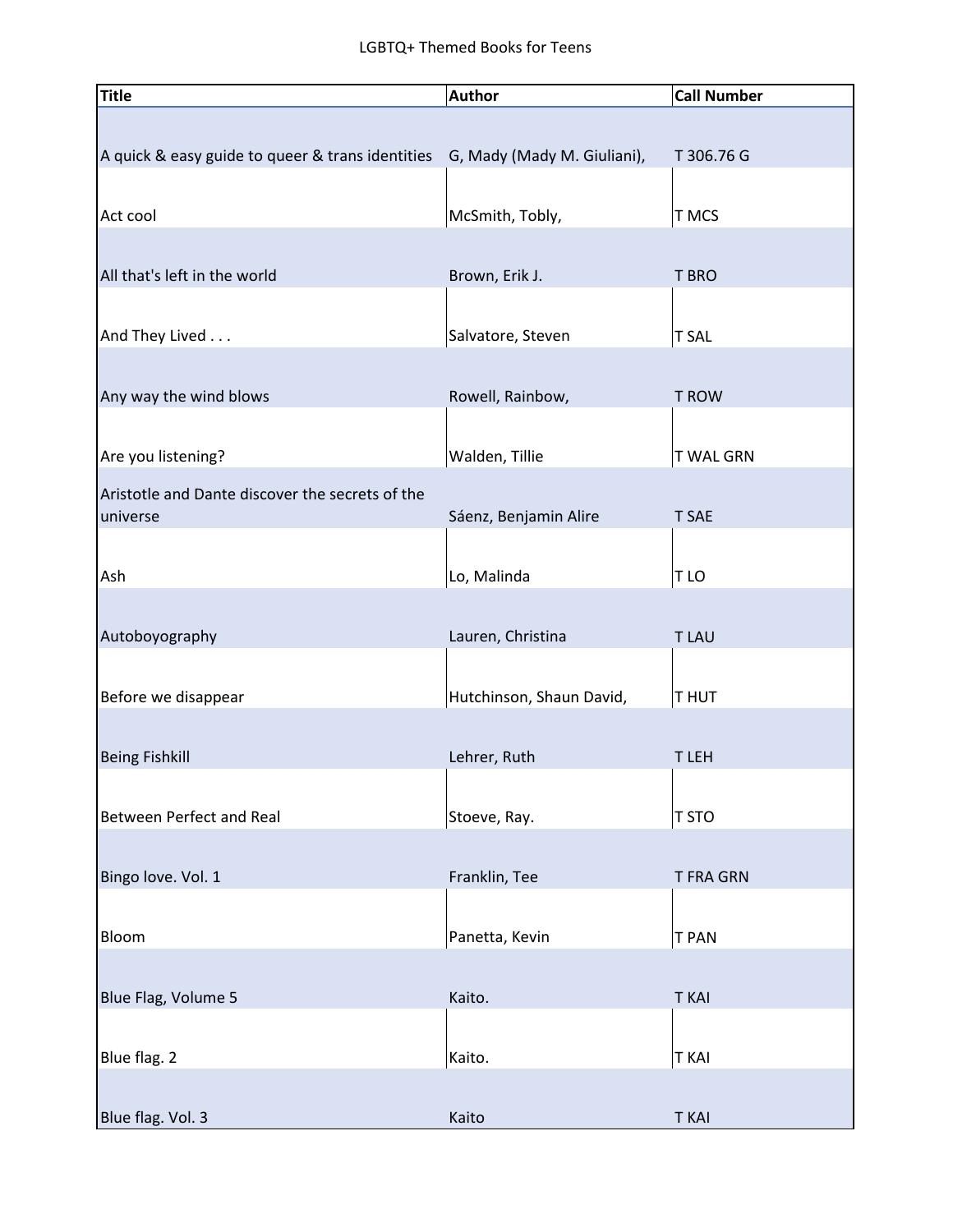| <b>Title</b>                            | Author              | <b>Call Number</b> |
|-----------------------------------------|---------------------|--------------------|
| Boyfriends with girlfriends             | Sanchez, Alex       | <b>T SAN</b>       |
| Cemetery boys                           | Thomas, Aiden       | T THO              |
| Check, please!. Book 1, #Hockey!        | Ukazu, Ngozi        | <b>TUKA</b>        |
| Check, Please!. Book 2, Sticks & scones | Ukazu, Ngozi        | <b>TUKA</b>        |
| Cub                                     | Coccia, Paul        | T COC              |
| Daughter of the burning city            | Foody, Amanda       | T FOO              |
| Dress codes for small towns             | Stevens, Courtney C | <b>T STE</b>       |
| Echo after echo                         | Capetta, Amy Rose   | T CAP              |
| Felix ever after                        | Callender, Kacen    | <b>T CAL</b>       |
| Fence. Volume four, Rivals              | Pacat, C. S.        | T PAC              |
| Fence. Volume one                       | Pacat, C. S.        | T PAC              |
| Fence. Volume three                     | Pacat, C.S.         | <b>T PAC GRN</b>   |
| Fence. Volume three                     | Pacat, C.S.         | T PAC GRN          |
| Fence. Volume two                       | Pacat, C. S.        | <b>T PAC GRN</b>   |
| Flamer                                  | Curato, Mike        | <b>T CUR</b>       |
| Flash fire                              | Klune, TJ,          | <b>T KLU</b>       |
| Gender queer : a memoir                 | Kobabe, Maia        | T 306.766 KOB GRN  |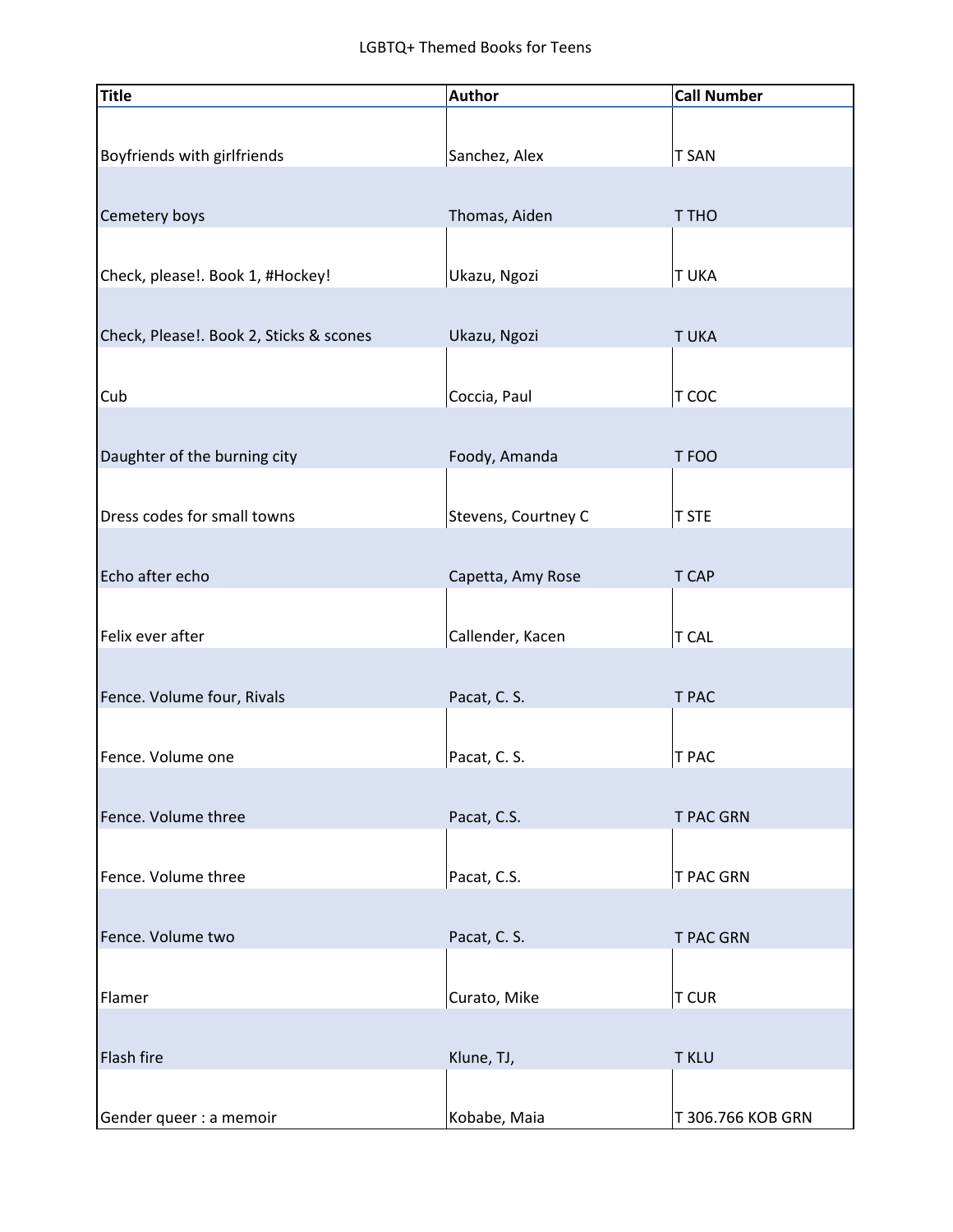| <b>Title</b>                            | <b>Author</b>                | <b>Call Number</b> |
|-----------------------------------------|------------------------------|--------------------|
|                                         |                              |                    |
| Going off script                        | Wilde, Jen                   | <b>T WIL</b>       |
|                                         |                              |                    |
|                                         |                              |                    |
| Heartstopper. Volume 1                  | Oseman, Alice                | T OSE              |
|                                         |                              |                    |
| Heartstopper. Volume 2                  | Oseman, Alice                | T OSE              |
|                                         |                              |                    |
| Heartstopper. Volume 3                  | Oseman, Alice                | T OSE              |
|                                         |                              |                    |
| Heartstopper. Volume 4                  | Oseman, Alice                | T OSE              |
|                                         |                              |                    |
| Here's to us                            | Albertalli, Becky,           | T ALB              |
|                                         |                              |                    |
| How to make a wish                      |                              | T BLA              |
|                                         | <b>Blake, Ashley Herring</b> |                    |
|                                         |                              |                    |
| I hear the sunspot                      | Fumino, Yuk                  | T FUM GRN          |
|                                         |                              |                    |
| I hear the sunspot. Theory of happiness | Fumino, Yuk                  | <b>T FUM GRN</b>   |
|                                         |                              |                    |
| If I was your girl                      | Russo, Meredith              | <b>TRUS</b>        |
|                                         |                              |                    |
| If this gets out : a novel              | Gonzales, Sophie,            | <b>T GON</b>       |
|                                         |                              |                    |
| If we were us                           | Walther, K.L.,               | <b>TWAL</b>        |
|                                         |                              |                    |
| In a heartbeat                          | Harwood-Jones, Markus        | <b>THAR</b>        |
|                                         |                              |                    |
|                                         |                              |                    |
| In deeper waters                        | Lukens, F. T.                | <b>TLUK</b>        |
|                                         |                              |                    |
| Ironspark                               | McGuire, C. M.               | T MCG              |
|                                         |                              |                    |
| Kim Reaper. 1, Grim beginnings          | Graley, Sarah                | <b>T GRA GRN</b>   |
|                                         |                              |                    |
| Kim Reaper. 2, Vampire Island           | Graley, Sarah                | <b>T GRA GRN</b>   |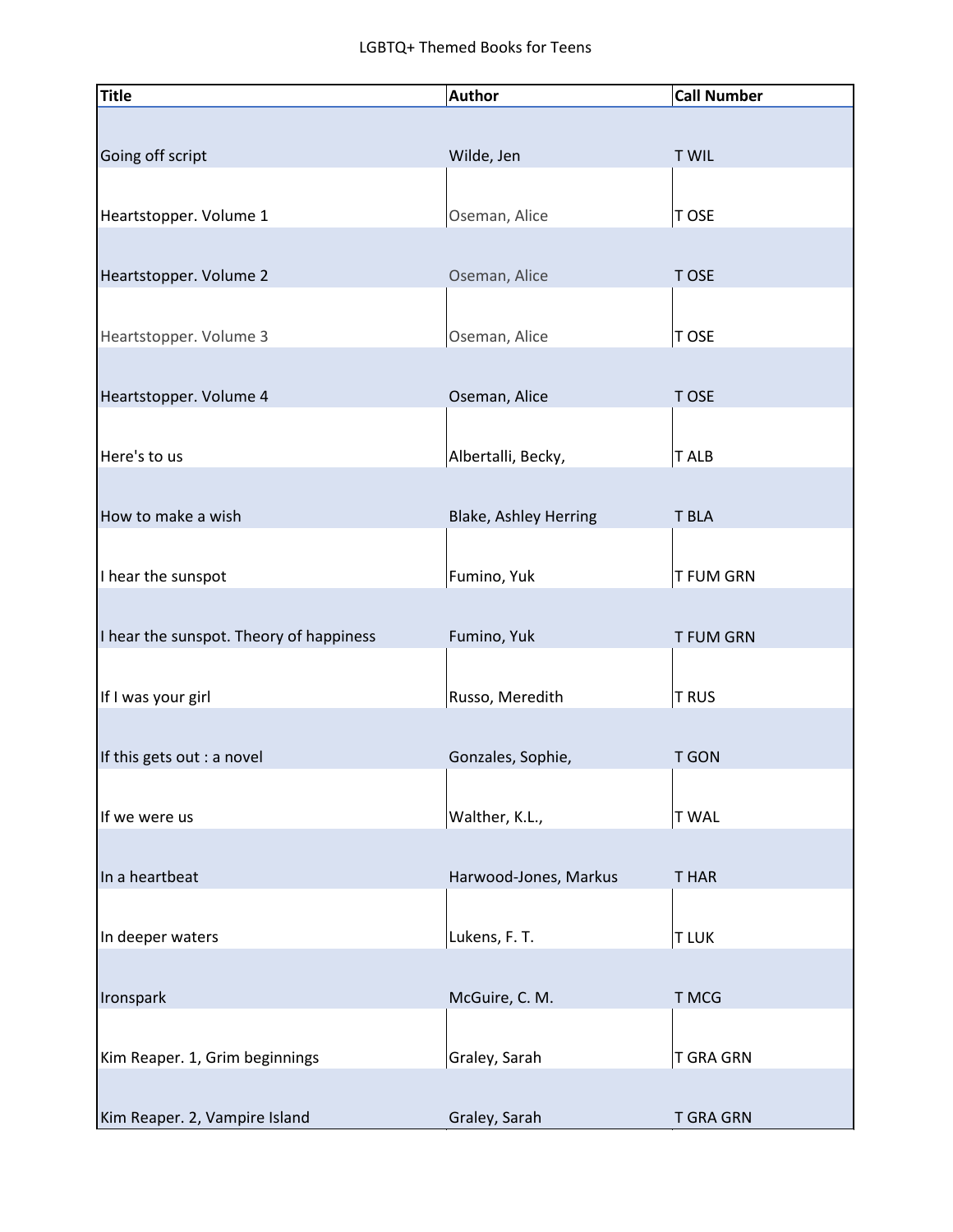| <b>Title</b>                                 | <b>Author</b>         | <b>Call Number</b> |
|----------------------------------------------|-----------------------|--------------------|
|                                              |                       |                    |
| Kings, queens, and in-betweens               | Boteju, Tanya         | T BOT              |
|                                              |                       |                    |
| Little & Lion : a novel                      | Colbert, Brandy       | T COL              |
|                                              |                       |                    |
| Lizard radio                                 | Schmatz, Pat          | T SCH              |
|                                              |                       |                    |
| Luna : a novel                               | Peters, Julie Anne    | T PET              |
|                                              |                       |                    |
| Meet cute diary                              | Lee, Emery.           | T LEE              |
| Messy roots : a graphic memoir of a Wuhanese |                       |                    |
| American                                     | Gao, Laura,           | T GAO              |
|                                              |                       |                    |
| Moonstruck. Vol. 1, Magic to brew            | Ellis, Grace          | <b>T ELL GRN</b>   |
|                                              |                       |                    |
| Not otherwise specified                      | Moskowitz, Hannah     | T MOS              |
|                                              |                       |                    |
| Nubia : real one                             | McKinney, L. L.       | T MCK              |
|                                              |                       |                    |
| One man guy                                  | Barakiva, Michael     | <b>T BAR</b>       |
|                                              |                       |                    |
| Openly straight                              | Konigsberg, Bill      | <b>T KON</b>       |
|                                              |                       |                    |
| Orpheus girl                                 | Rebele-Henry, Brynne, | <b>T REB</b>       |
|                                              |                       |                    |
| Pumpkin                                      | Murphy, Julie         | <b>T MUR</b>       |
|                                              |                       |                    |
| Ready when you are                           | Lonesborough, Gary.   | <b>TLON</b>        |
|                                              |                       |                    |
| Release                                      | Ness, Patrick         | T NES              |
|                                              |                       |                    |
| She gets the girl                            | Lippincott, Rachael   | T LIP              |
|                                              |                       |                    |
| Simon vs. the Homo Sapiens agenda            | Albertalli, Becky     | T ALB              |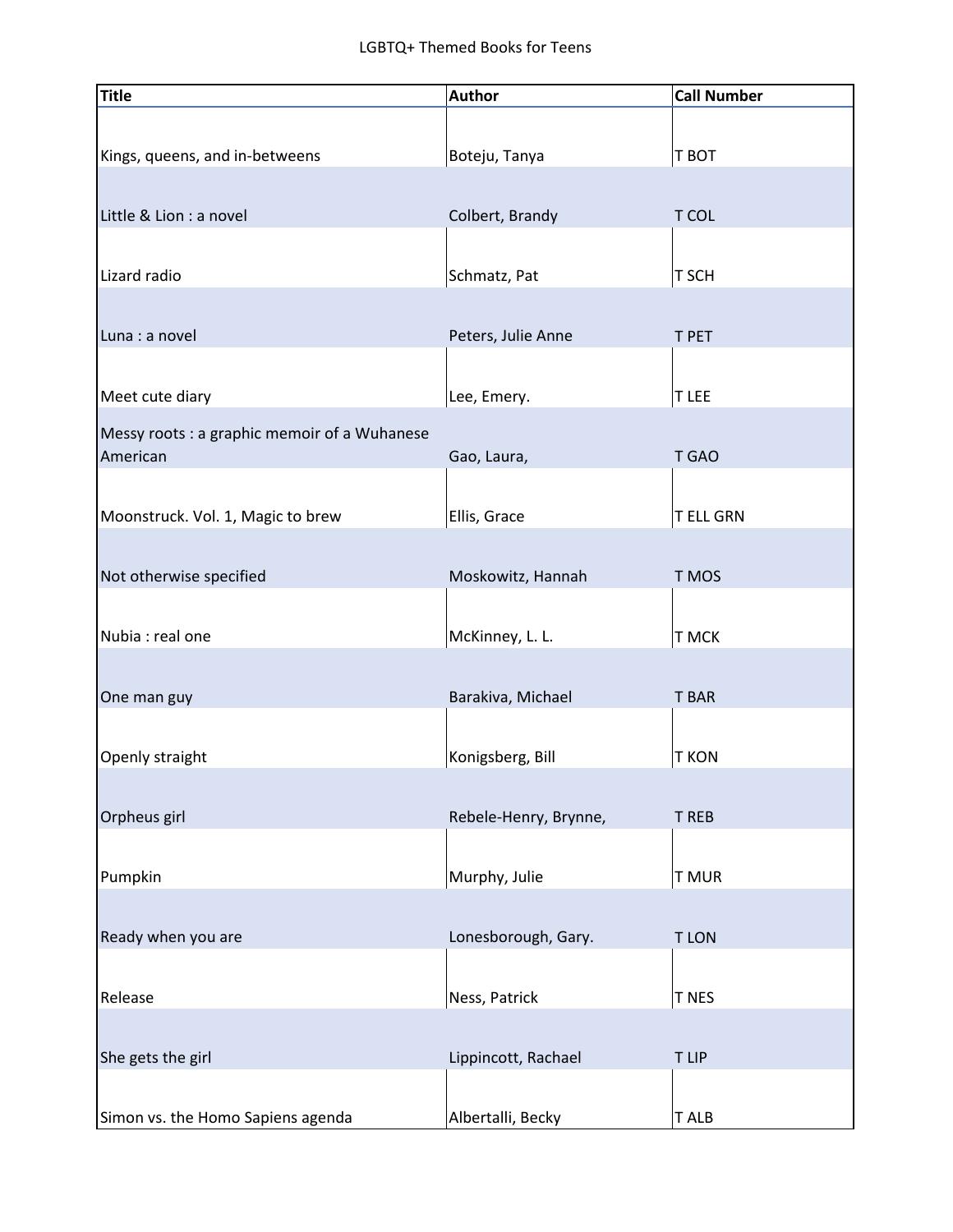| <b>Title</b>                                    | <b>Author</b>         | <b>Call Number</b> |
|-------------------------------------------------|-----------------------|--------------------|
|                                                 |                       |                    |
| So this is ever after                           | Lukens, F. T.         | <b>TLUK</b>        |
|                                                 |                       |                    |
|                                                 |                       |                    |
| Spinning                                        | Walden, Tillie        | T 796.912 WAL      |
|                                                 |                       |                    |
| Surviving the city. Volume 2, From the roots up | Spillett, Tasha,      | T SPI              |
|                                                 |                       |                    |
| Tell me how you really feel                     | Safi, Aminah Mae      | T SAF              |
|                                                 |                       |                    |
|                                                 |                       |                    |
| The art of starving                             | Miller, Sam J.        | <b>T MIL</b>       |
|                                                 |                       |                    |
| The Black Flamingo                              | Atta, Dean,           | <b>TATT</b>        |
|                                                 |                       |                    |
| The coldest touch                               | Sterling, Isabel      | <b>T STE</b>       |
|                                                 |                       |                    |
| The culling                                     | Dos Santos, Steven    | T DOS              |
|                                                 |                       |                    |
|                                                 |                       |                    |
| The darkness outside us                         | Schrefer, Eliot.      | T SCH              |
|                                                 |                       |                    |
| The extraordinaries                             | Klune, TJ,            | <b>T KLU</b>       |
|                                                 |                       |                    |
| The gentleman's guide to getting lucky          | Lee, Mackenzi,        | <b>TLEE</b>        |
|                                                 |                       |                    |
| The girl from the sea                           | Ostertag, Molly       | T OST              |
|                                                 |                       |                    |
|                                                 |                       |                    |
| The henna wars                                  | Jaigirdar, Adiba      | <b>TJAI</b>        |
|                                                 |                       |                    |
| The inexplicable logic of my life               | Sáenz, Benjamin Alire | <b>T SAE</b>       |
|                                                 |                       |                    |
| The key to you and me                           | Brown, Jaye Robin.    | <b>T BRO</b>       |
|                                                 |                       |                    |
|                                                 |                       |                    |
| The Lost Coast                                  | Capetta, Amy Rose     | T CAP              |
|                                                 |                       |                    |
| The magic fish                                  | Trung, Le Nguyen,     | <b>T TRU</b>       |